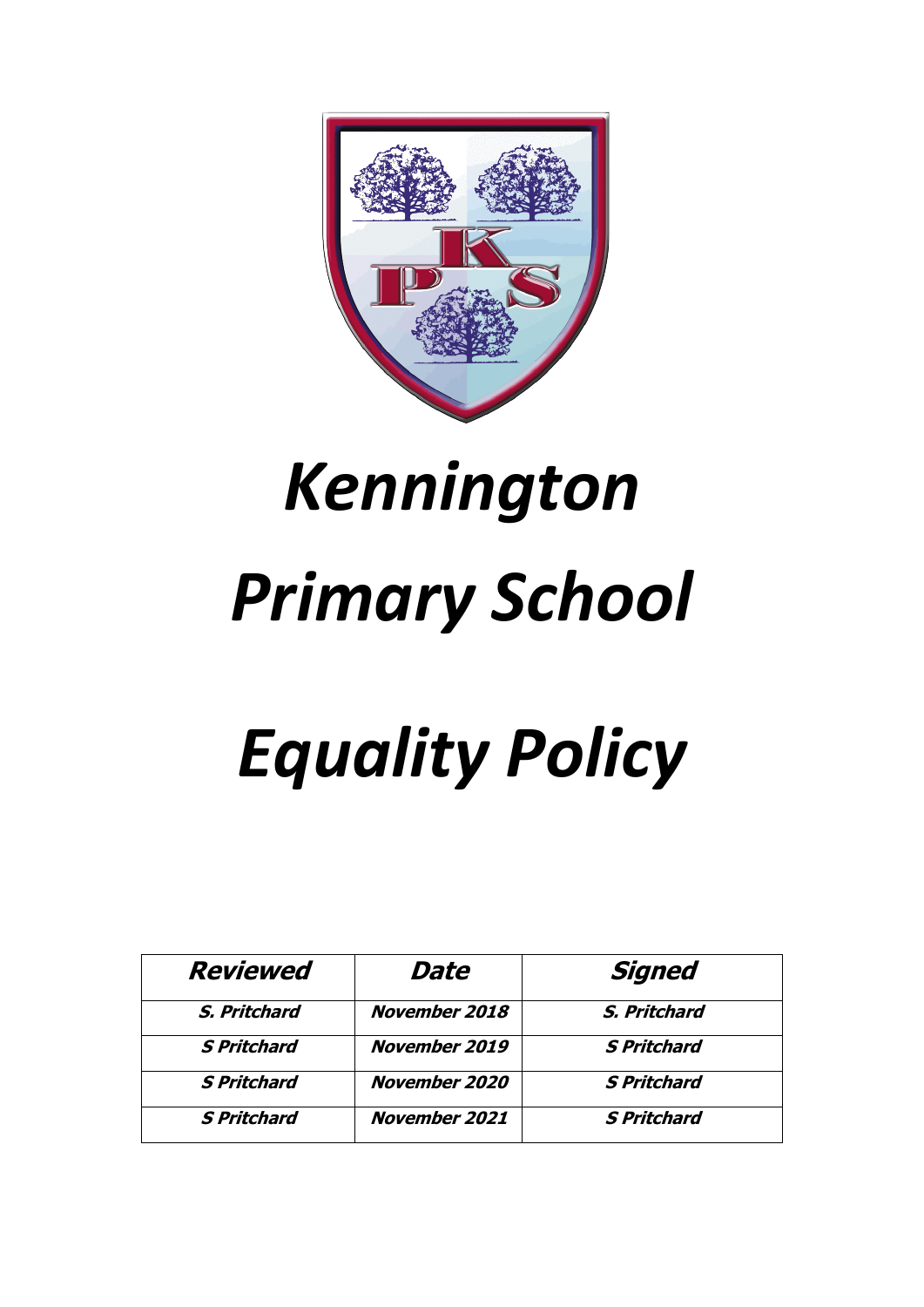### **Kennington Primary School**

#### **Equality Policy**

At Kennington Primary School, we are committed to ensuring equality of education and opportunity for all pupils, staff, parents and carers receiving services from the school, irrespective of race, gender, sexual orientation, disability, faith, religion or socio-economic background. In accordance with our Mission Statement, we aim to develop a culture of inclusion and diversity in which all those connected to the school feel proud of their identity and able to participate fully in school life.

The achievement of pupils will be monitored by race, gender and disability and we will use this data to support pupils, raise standards and ensure inclusive teaching. We will tackle discrimination by the positive promotion of equality, challenging bullying and stereotypes and creating an environment which champions respect for all. Kennington Primary School, we believe that diversity is a strength, which should be respected and celebrated by all those who learn, teach and visit here.

#### **Teaching and learning:**

We aim to provide all our pupils with the opportunity to succeed, and to reach the highest level of personal achievement. To do this, we will:

- Use contextual data to improve the ways in which we provide support to individuals and groups of pupils;
- Monitor achievement data by ethnicity, gender and disability and action any gaps;
- Take account of the achievement of all pupils when planning for future learning and setting challenging targets;
- Ensure equality of access for all pupils and prepare them for life in a diverse society; Use materials that reflect the diversity of the school, population and local community in terms of race, gender and disability, without stereotyping;
- Promote attitudes and values that will challenge racist and other discriminatory behaviour or prejudice;
- Provide opportunities for pupils to appreciate their own culture and celebrate the diversity of other cultures;
- Seek to involve all parents in supporting their child's education;
- Encouraging classroom and staffroom discussion of equality issues which reflect on social stereotypes, expectations and the impact on learning; Including teaching and classroom-based approaches appropriate for the whole school population, which are inclusive and reflective of our pupils.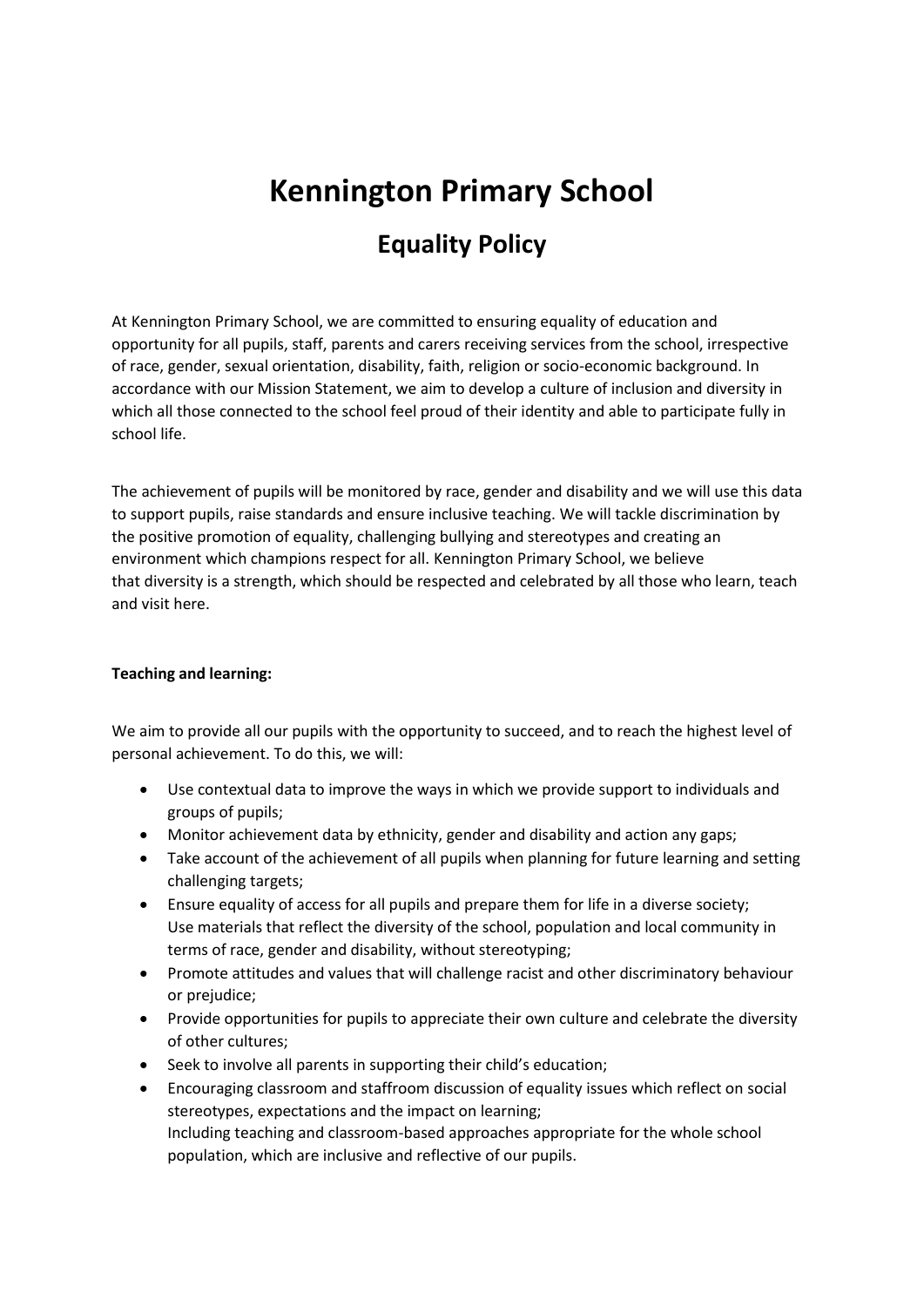As well as monitoring pupil performance information, we also regularly monitor a range of other information. This relates to:

- Attendance
- Exclusions and truancy
- Racism, disability, sexism, homophobia and all forms of bullying
- Parental involvement

#### **Admissions and exclusions**

Our admissions arrangements are fair and transparent, and do not discriminate on race, gender, disability or socio-economic factors.

The Local Authority is the Admissions Authority for the school and makes decisions on admissions arrangements. It is their duty to ensure that such arrangements are compliant with the Admissions Codes and other relevant legislation. Further that:

- admissions criteria are clear, fair, objective and transparent
- arrangements are as simple as possible
- all parents' preferences are treated on an equal basis
- no discrimination is applied on the basis of race, sex (save in single sex schools), disability religion or belief, sexual orientation, gender reassignment, pregnancy or maternity.

Exclusions will always be based on the school's Behaviour Policy. We will closely monitor exclusions to avoid any potential adverse impact and ensure any discrepancies are identified and dealt with.

#### **3. Staff Recruitment & Equal Opportunities for Staff**

This section deals with aspects of equal opportunities relating to staff at Kennington Primary School.

- All those involved in recruitment and selection are aware of what they should do to avoid discrimination and ensure equality good practice through the recruitment and selection process
- Equalities policies and practices are covered in all staff inductions
- All temporary staff are made aware of policies and practices
- Employment policy and procedures are reviewed regularly to check conformity with legislation and impact

We are committed to the implementation of equal opportunities principles and the monitoring and active promotion of equality in all aspects of staffing and employment.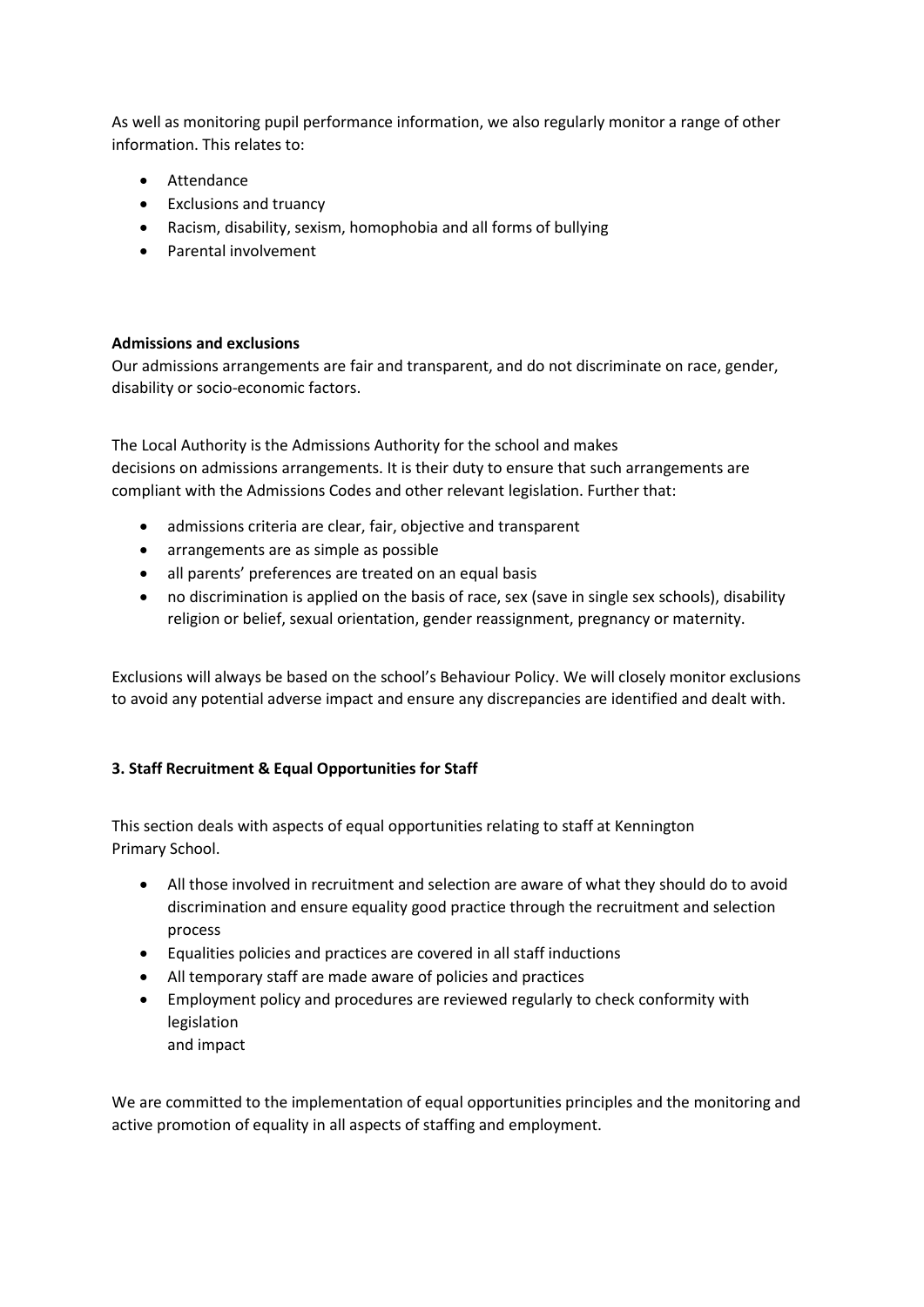All staff appointments and promotions are made on the basis of merit and ability and in compliance with the law. However we are concerned to ensure wherever possible that the staffing of the school reflects the religious nature of the school and diversity of our community.

#### **Employer duties**

As an employer we need to ensure that we eliminate discrimination and harassment in our employment practice and actively promote equality across all groups within our workforce. Equality aspects such as gender, race, disability, sexual orientation, gender re-assignment and faith or religion are considered when appointing staff and particularly when allocating Teaching and Learning Responsibilities (TLR) or re-evaluating staff structures, to ensure decisions are free of discrimination.

- Actions to ensure this commitment is met include*:*
- Monitoring recruitment and retention including bullying and harassment of staff;
- Continued professional development opportunities for all staff;
- Senior Leadership Team support to ensure equality of opportunity for all.

#### **4. Equality and the law**

*There are a number of statutory duties that must be met by every school in line with legislation from the Race Relations (Amendment) Act (2000), Disability Equality Duty (2005) and Equality Act (2006).*

#### **4a. Race Equality**

This section of the plan reflects the general and specific duties of schools as detailed in The Race

Relations Act 1976 and as amended by The Race Relations (Amendment) Act 2000.

The General Race Equality Duty requires us to have due regard to the need to:

- Eliminate racial discrimination;
- Promote equality of opportunity;
- Promote good relations between people of different racial groups.

Under our specific duty we will:

- Prepare an Equality Plan which includes our written policy for race equality;
- Assess the impact of our policies, including this Plan, on pupils, staff and parents by ethnicity including, in particular, the achievement levels of these pupils;
- Monitor the impact our plans and policies have on such pupils, staff and parents towards raising the achievement of minority ethnic groups.

#### **4b. Disability**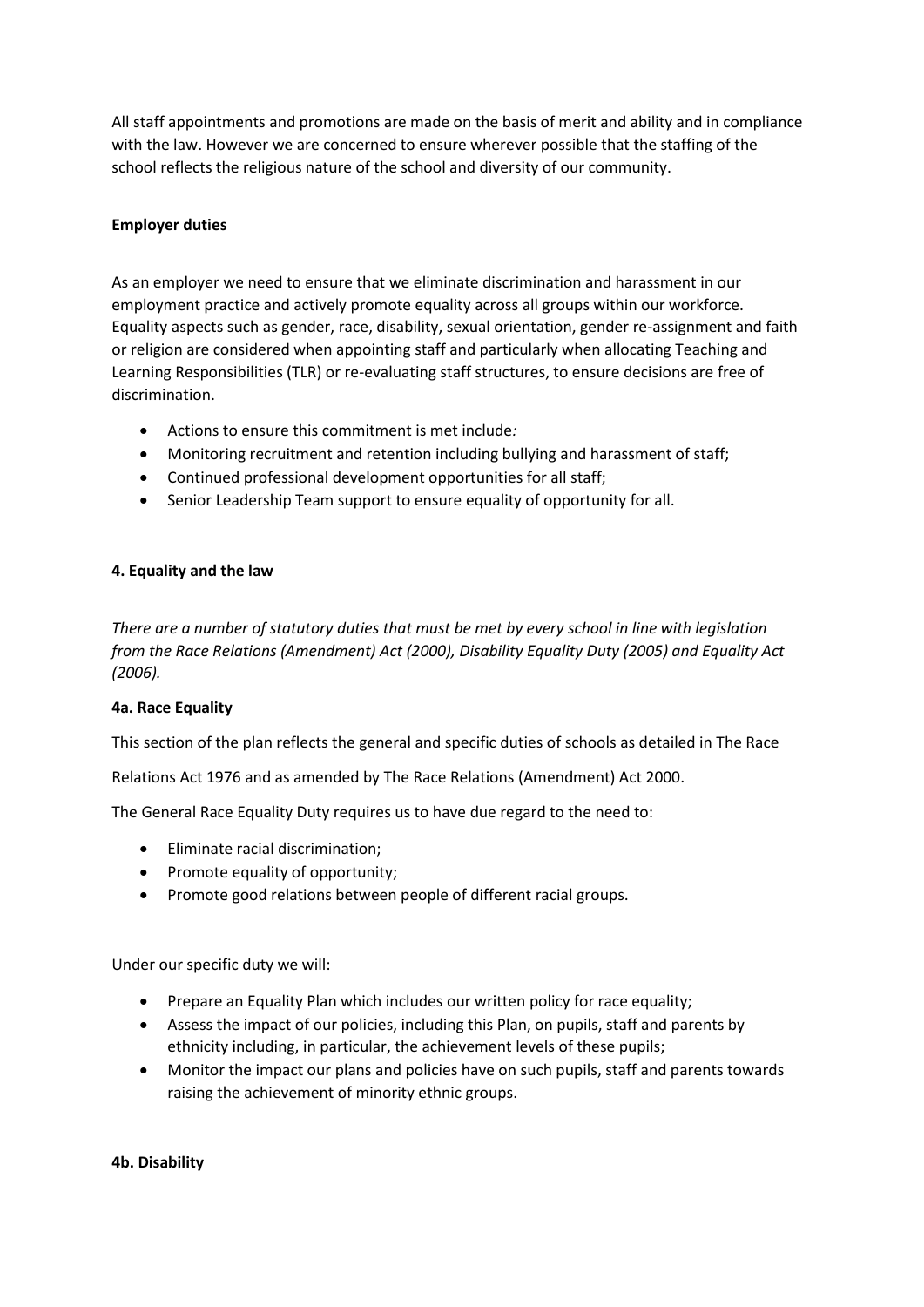This section should be read in conjunction with the school's Special Educational Needs Policy and Accessibility Strategy.

Definition of disability:

The Disability Discrimination Act 2005 (DDA) defines a disabled person as someone who has 'a physical or mental impairment which has a substantial or long-term adverse effect on his or her ability to carry out normal day-to-day activities'.

The DDA 2005 has also extended the definition of disability as follows:

- People with HIV, multiple sclerosis and cancer (although not all cancers) are deemed disabled before they experience the long-term and substantial adverse effect on their activities;
- Section 18 has been amended so that individuals with a mental illness no longer have to demonstrate that it is "clinically well-recognised", although the person must still demonstrate a long-term and substantial adverse impact on his/her ability to carry out normal day-to-day activities.

#### **Legal duties**

The Disability Discrimination Act (DDA) 2005 placed a general duty on schools, requiring them to have due regard for the following when carrying out and delivering services:

- Promoting equality of opportunity between disabled people and other people;
- Eliminating discrimination and harassment of disabled people that is related to their disability;
- Promoting positive attitudes towards disabled people;
- Encouraging participation in public life by disabled people;
- Taking steps to meet disabled people's needs, even if this requires more favourable treatment.

Under our specific duty we will:

- Prepare and publish an Equality Plan which covers the requirements for a Disability Equality
- Scheme identifying our disability equality goals and actions to meet them;
- Review and revise this Scheme every three years.

#### **4c. Gender Equality**

The Gender Equality Duty 2006 places a general and specific duty on schools to eliminate unlawful discrimination and harassment on the grounds of gender and to promote equality of opportunity between female and male pupils and between women and men and transgender people.

Under our general duty we will actively seek to:

- Eliminate unlawful discrimination and harassment on grounds of sex and gender reassignment;
- Promote equality between men and women.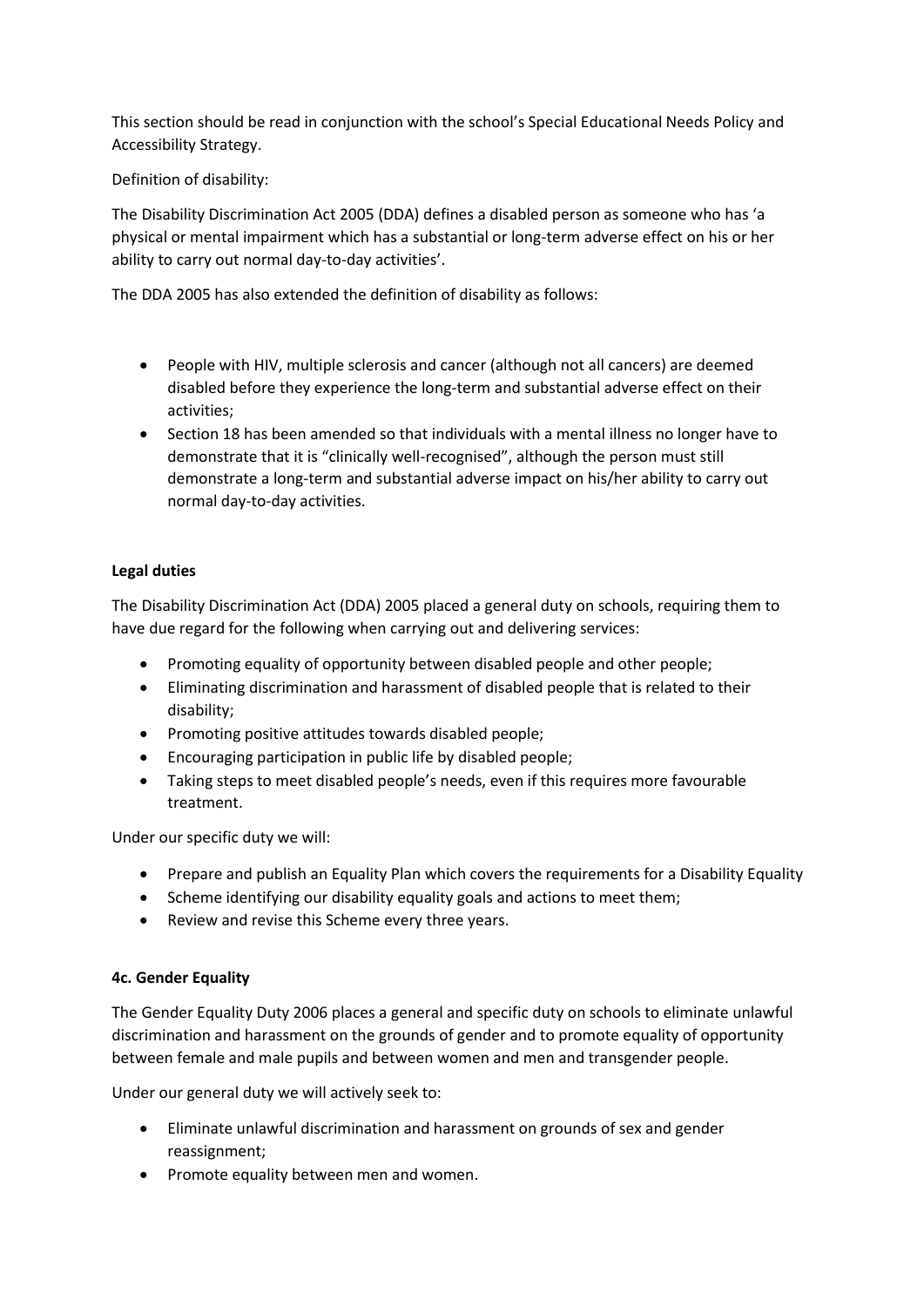Under our specific duty we will:

- Prepare and publish an Equality Plan which covers the requirements for a Gender Equality Scheme identifying our gender equality goals and actions to meet them;
- Review and revise this Scheme every three years.

#### **4d. Sexual Orientation**

The Equality Act 2006 made provision for regulations to be introduced to extend protection against discrimination on grounds of religion or belief to sexual orientation.

The Equality Act (Sexual Orientation) Regulations 2007 came into force on 30 April 2007, and they make discrimination unlawful in the area of goods, facilities and services on grounds of sexual orientation. For schools this means admissions, benefits and services for pupils and treatment of pupils.

#### **4e. Community Cohesion**

The Education and Inspections Act 2006 inserted a new section 21(5) to the Education Act 2002, introducing a duty on the governing bodies of state schools to promote community cohesion. Community cohesion encompasses promoting good relations between pupils from different races, faiths/beliefs and socioeconomic backgrounds. The duty came into force on 1 September 2007.

#### **5. Consultation and Involvement**

It is a requirement that the development of this plan and the actions within it have been informed by the input of staff, pupils and parents and carers. We have achieved this by using the following to shape the plan:

- Feedback from the annual parent questionnaire, parents' evening, parent-school forum meetings or governors' parent-consultation meeting;
- Input from staff surveys or through staff meetings / INSET;
- Feedback from the school council, PSHE lessons, whole school surveys on children's attitudes to self and school (PASS);
- Issues raised in annual reviews or reviews of progress on Individual Education
- Plans/Personalised Provision Maps, mentoring and support;
- Feedback at Governing body meetings.

#### **6. Roles and Responsibilities**

#### **The role of governors**

- The governing body has set out its commitment to equal opportunities in this plan and it will continue to do all it can to ensure that the school is fully inclusive to pupils, and responsive to their needs based on race, gender and disability.
- The governing body seeks to ensure that people are not discriminated against when applying for jobs at our school on grounds of race, gender or disability.
- The governors take all reasonable steps to ensure that the school environment gives access people with disabilities, and also strive to make school communications as inclusive as possible for parents, carers and pupils.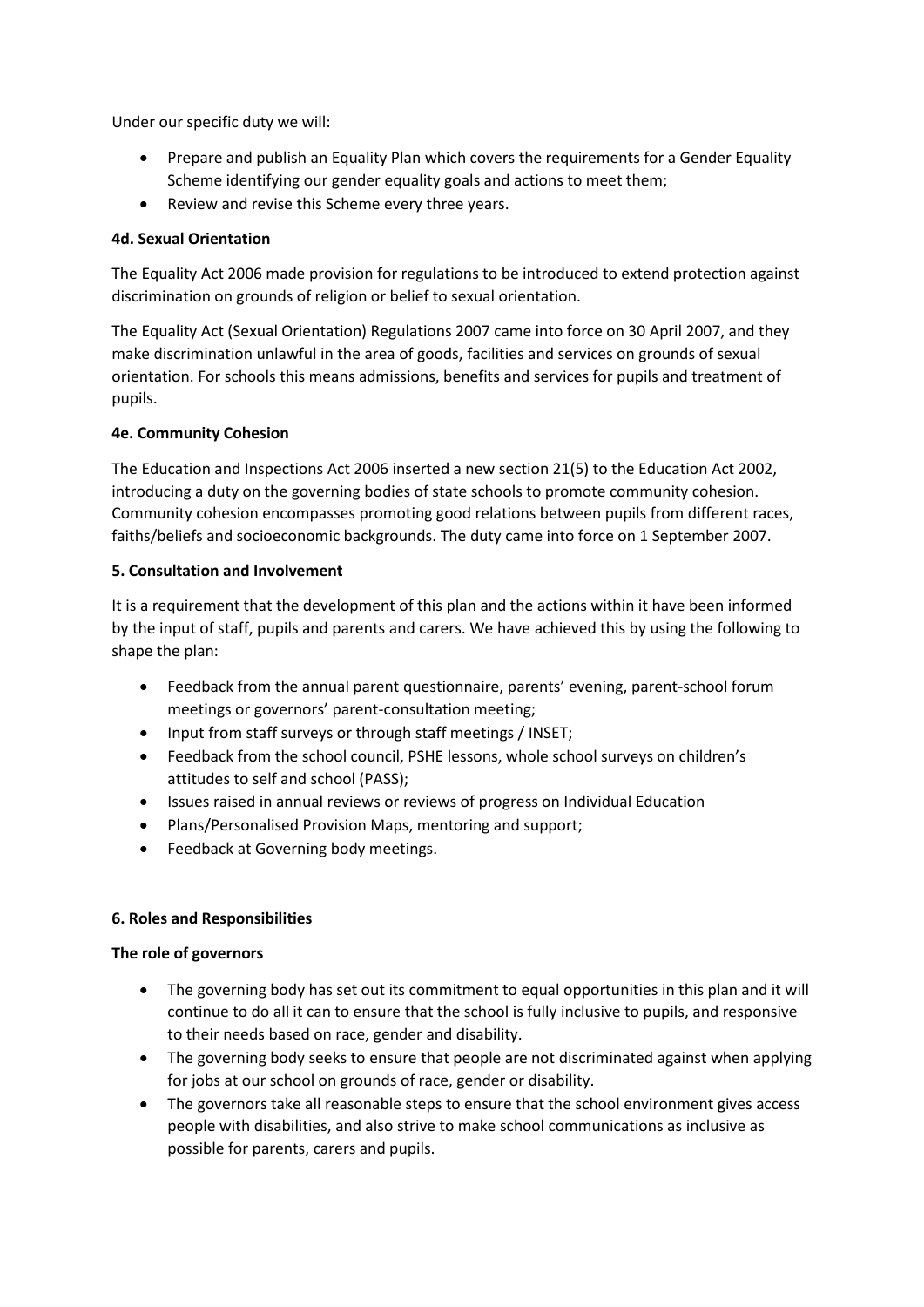- The governors welcome all applications to join the school, whatever a child's socio-economic background, race, gender or disability.
- The governing body ensures that no child is discriminated against whilst in our school on account of their race, sex or disability.

#### **The role of the headteacher**

- It is the headteacher's role to implement the school's Equality Plan and s/he is supported by the governing body in doing so.
- It is the headteacher's role to ensure that all staff are aware of the Equality Plan, and that teachers apply these guidelines fairly in all situations.
- The headteacher ensures that all appointments panels give due regard to this plan, so that no-one is discriminated against when it comes to employment or training opportunities.
- The headteacher promotes the principle of equal opportunity when developing the curriculum, and promotes respect for other people and equal opportunities to participate in all aspects of school life.
- The headteacher treats all incidents of unfair treatment and any incidents of bullying or discrimination, including racist incidents, with due seriousness.

#### **The role of all staff: teaching and non-teaching**

- All staff will ensure that all pupils are treated fairly, equally and with respect, and will maintain awareness of the school's Equality Plan.
- All staff will strive to provide material that gives positive images based on race, gender and disability, and challenges stereotypical images.
- All staff will challenge any incidents of prejudice, racism or homophobia, and record any serious incidents, drawing them to the attention of the headteacher.
- Teachers support the work of ancillary or support staff and encourage them to intervene in a positive way against any discriminatory incidents.

#### **7. Tackling discrimination**

Harassment on account of race, gender, disability or sexual orientation is unacceptable and is not tolerated within the school environment.

All staff are expected to deal with any discriminatory incidents that may occur. They are expected to know how to identify and challenge prejudice and stereotyping; and to support the full range of diverse needs according to a pupil's individual circumstances.

Racist and homophobic incidents and other incidents of harassment or bullying are dealt with by the member of staff present, escalating to a class teacher / headteacher where necessary. All incidents are reported to the headteacher and racist incidents are reported to the governing body and local authority on a termly basis.

#### **What is a discriminatory incident?**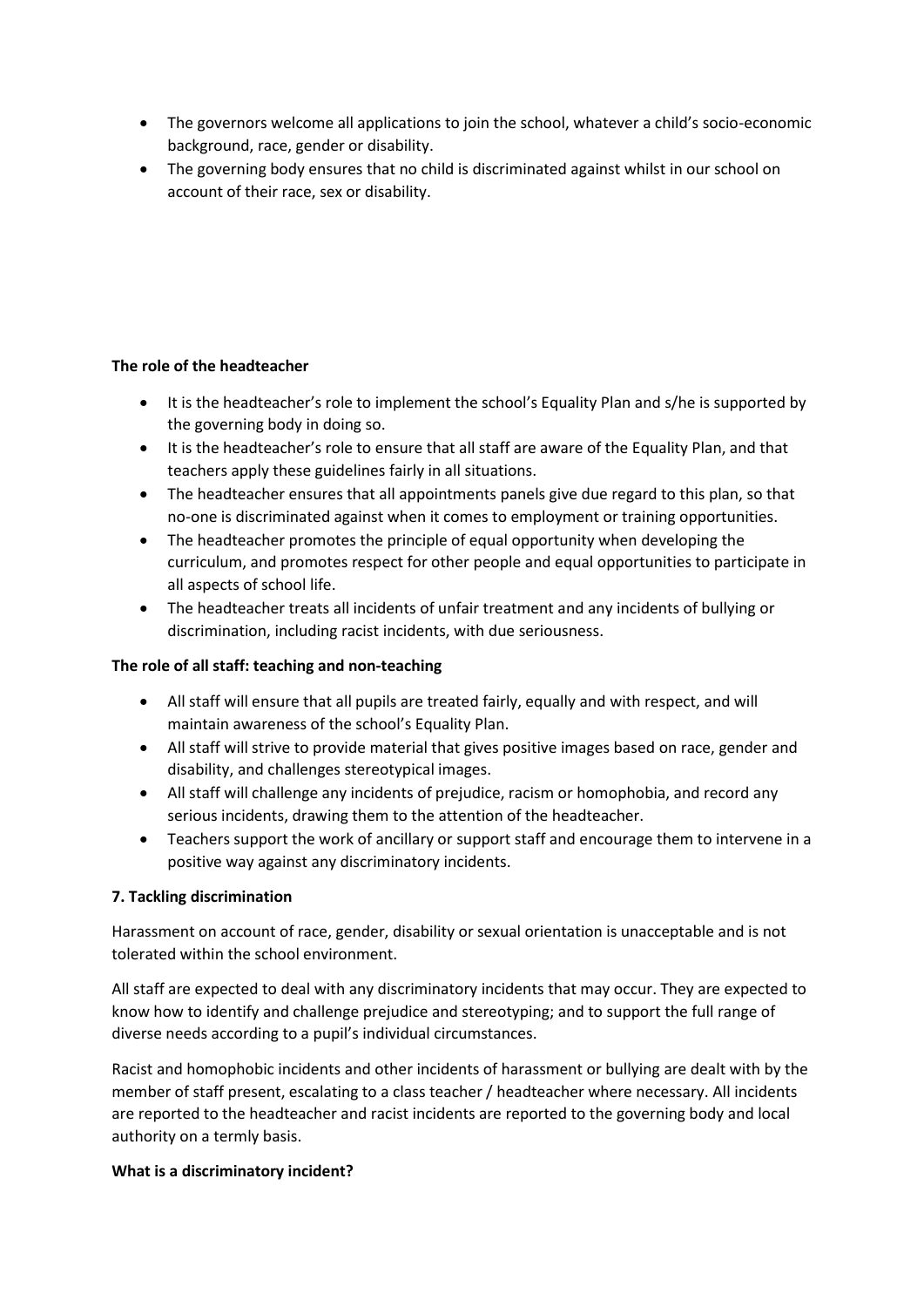Harassment on grounds of race, gender, disability, sexual orientation or other factors such as socioeconomic status, can take many forms including verbal or physical abuse, name calling, exclusion from groups and games, unwanted looks or comments, jokes and graffiti.

A racist incident is defined by the Stephen Lawrence Inquiry Report (1999) as:

'any incident which is perceived to be racist by the victim or any other person'.

Types of discriminatory incident

Types of discriminatory incidents that can occur are: (These are examples and this list is not exhaustive.)

- Physical assault against a person or group because of their colour, ethnicity, nationality, disability, sexual orientation or gender;
- Use of derogatory names, insults and jokes;
- Racist, sexist, homophobic or discriminatory graffiti;
- Provocative behaviour such as wearing racist, sexist, homophobic or discriminatory badges or insignia;
- Bringing discriminatory material into school;
- Verbal abuse and threats;
- Incitement of others to discriminate or bully due to victim's race, disability, gender or sexual orientation;
- Discriminatory comments in the course of discussion;
- Attempts to recruit others to discriminatory organisations and groups;
- Ridicule of an individual for difference e.g. food, music, religion, dress etc;
- Refusal to co-operate with other people on grounds of race, gender, disability or sexual orientation.

#### **Responding to and reporting incidents**

It should be clear to pupils and staff how they report incidents. All staff, teaching and non-teaching, should view dealing with incidents as vital to the well-being of the whole school.

Our procedure for responding and reporting is outlined below: